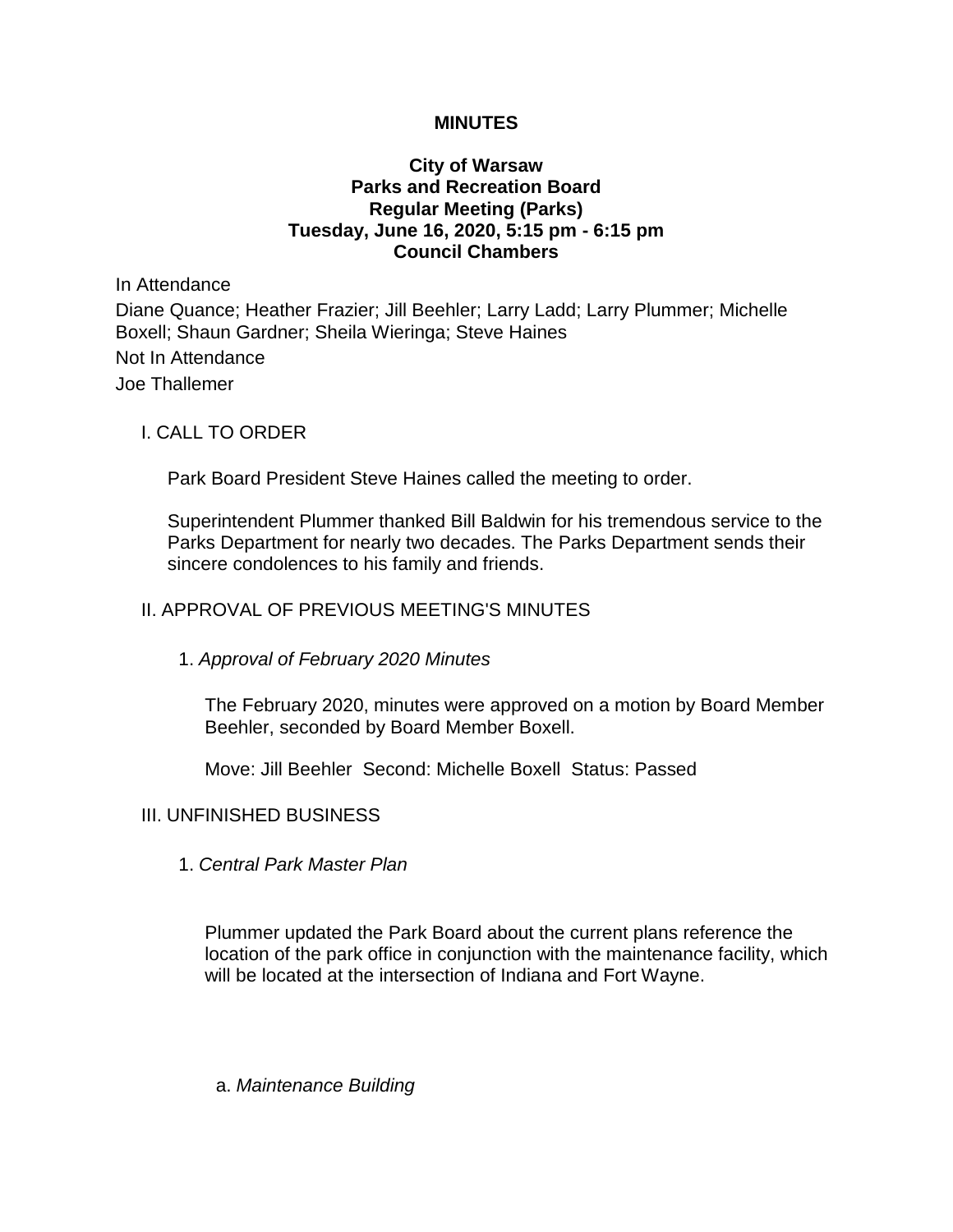The original ideas were to renovate the Pavilion and place our park offices on the second story. However, after numerous discussions and costs analysis, it was determined that it may be a better fit for employees and the public to include the park office in the maintenance facility. This would allow easier access for the public, would help integrate the maintenance and office staff, as well as help improve our communications between employees.

This change approximately would save \$700,000-\$800,000 between the two projects. Drawings of the completed maintenance facility along with the incorporated park office should be ready by the next park board meeting.

### b. *Pavilion Construction Drawings*

By incorporating our park office into the maintenance facility, we would not need to extend the Pavilion the initial 15 feet towards the lake, there would not be a need for a second floor, and we would still be able to move forward with the much needed renovations of the Pavilion.

## IV. NEW BUSINESS

1. *Review 2021 Proposed Budgets*

Plummer reviewed the proposed budgets for 2021, including the 211 budget and the 204 budget for both the Recreation and Parks Department.

The 211 budget was approved on a motion by Board Member Ladd, seconded by Board Member Beehler.

The 204 budget was approved on a motion by Board Member Boxell, seconded by Board Member Beehler.

Move: Michelle Boxell Second: Jill Beehler Status: Passed

### 2. *Plan for Reopening Discussion*

Although a gradual opening of the parks have occurred since our last Park Board Meeting, Plummer advised he wanted to inform the Board about the details regarding the opening and some of the restrictions that are still in place. Beaches, playgrounds, and basketball courts along with picnic shelter rentals are the most current park amenities now open to the public. Buoys will be placed in the designated swimming areas tomorrow at both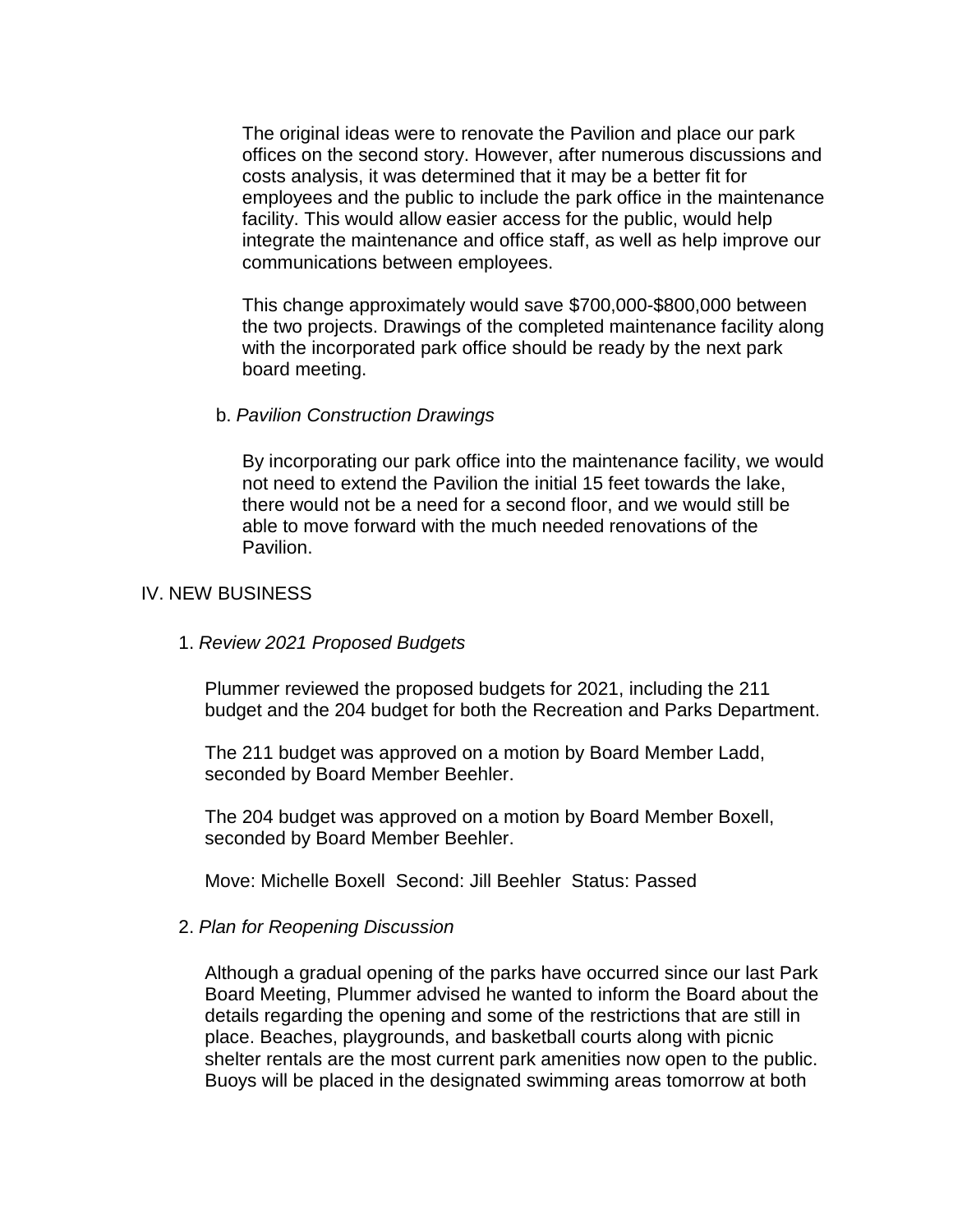Center and Pike Lake. Both beaches will be a swim at your own risk and signage has been placed at both indicating no life guards will be on duty.

The Parks Department other rentals including the Nye Youth Cabin, Firemen's Building, Pavilion, Plaza, Lucerne Cabins & Amphitheater will all be available for rent starting July 4, 2020. Each facility and shelter has a reduced capacity allowed at one time due to the need to exercise proper social distancing. Superintendent Plummer stated although we are opening up the park amenities and rentals, it is still important to exercise social distancing.

The campground is open to seasonal campers only at this time. The plan is to allow daily, weekly, and monthly campers on July 4, 2020.

Hire Park opened last week with restrictions as well and will continue to enforce those restrictions. Only local races allowed, restricted number of people allowed, and they also ask those attending to use social distancing.

July 6, 2020, the Mantis Skate Park opens. Each attendee will be responsible to provide their own helmet and gear, the number of participants will be restricted and those attending will be asked to exercise social distancing.

July 10, 2020, the first concert of the Summer Concert Series will start. Both the Recreation Director Wieringa and Plummer will attend this concert to set the standard of making sure those who attend are able to exercise proper social distancing, see if any additional precautions need to take place and to be present for any questions and/or concerns.

Young Tiger Football will begin practices mid to late August, with their first game being in September. Only local games will be held, crowd limitations and social distancing required.

Superintendent Plummer wanted to reiterate that although we are moving forward with opening the parks, the amenities, and Summer Concert Series, it is all flexible pending Covid-19.

### 3. *Recreation Programming Changes*

Recreation Director Wieringa updated the Park Board about the changes needed to the recreation side in reference to programing and events. After numerous discussions, it has been decided to help keep both the staff and attendees safe, we would completely change our approach from in person activities and programs to virtual programming.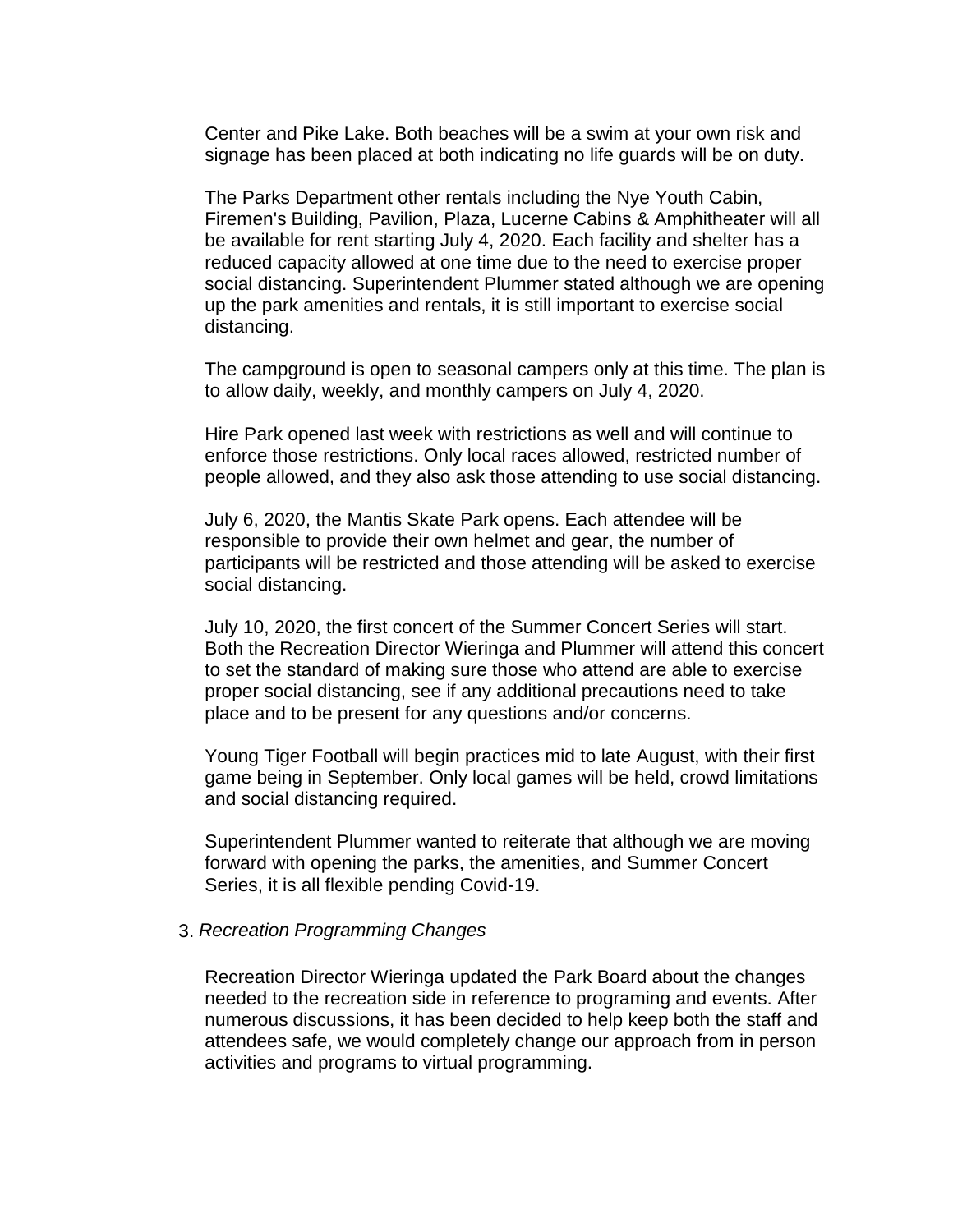This has been a complete overhaul and so far has been tremendously successful. We have offered paid programs, where we can deliver the supplies for the program to local residents for free or a special pick up time for those who are not local. All paid programs will have a live video at a designated time, where they can engage with the instructor and ask questions while working on their project.

As always, we have our free programs as well. These programs will also have a video to go along with them, but instead of a live video it will be a pre-recorded video set to go at a scheduled time and date. We have designated pick up times, where those picking up the materials for the free programs can call us at our Recreation Office and then someone will bring the kits out to their vehicle. This allows us to maintain proper social distancing while still being able to reach the public and engage the appropriate age groups.

Wieringa advised she is still looking at having a Family Carnival with modifications. It will be a smaller event but will also include the use of the Monster Screen to promote the Big Wheel Race and also feature a movie in the park later that evening. Wieringa stated Plummer had the idea of turf paint to help encourage social distancing during the movie. Families will be asked to stay within their area to help keep that safe distance from one another.

## 4. *Maintenance Report*

Maintenance Director Gardner gave some updates about the parks, which have occurred since our last meeting. During the Covid-19 shut down, we had limited crew working. During this time mowing, trash removal and vehicle maintenance continued. Since our last meeting, we updated Row E at the campground, planted all the flower beds including those in town, added a sidewalk near the Lucerne Amphitheater, and added signage throughout the park about proper social distancing.

Gardner advised maintnenace staff have been using the Barber Surf Rake daily to help keep the beaches clean. In a continued effort to keep beaches clean, our annual goose round up happened. We caught about 41 geese.

# V. OTHER MATTERS TO COME BEFORE THE BOARD

Superintendent Plummer advised Board Member Boxell has also agreed to be the Park Board representative on the Planning Committee. On June 24, 2020, at 9 AM, a ribbon cutting at the Lucerne Park Amphitheater is scheduled to occur.